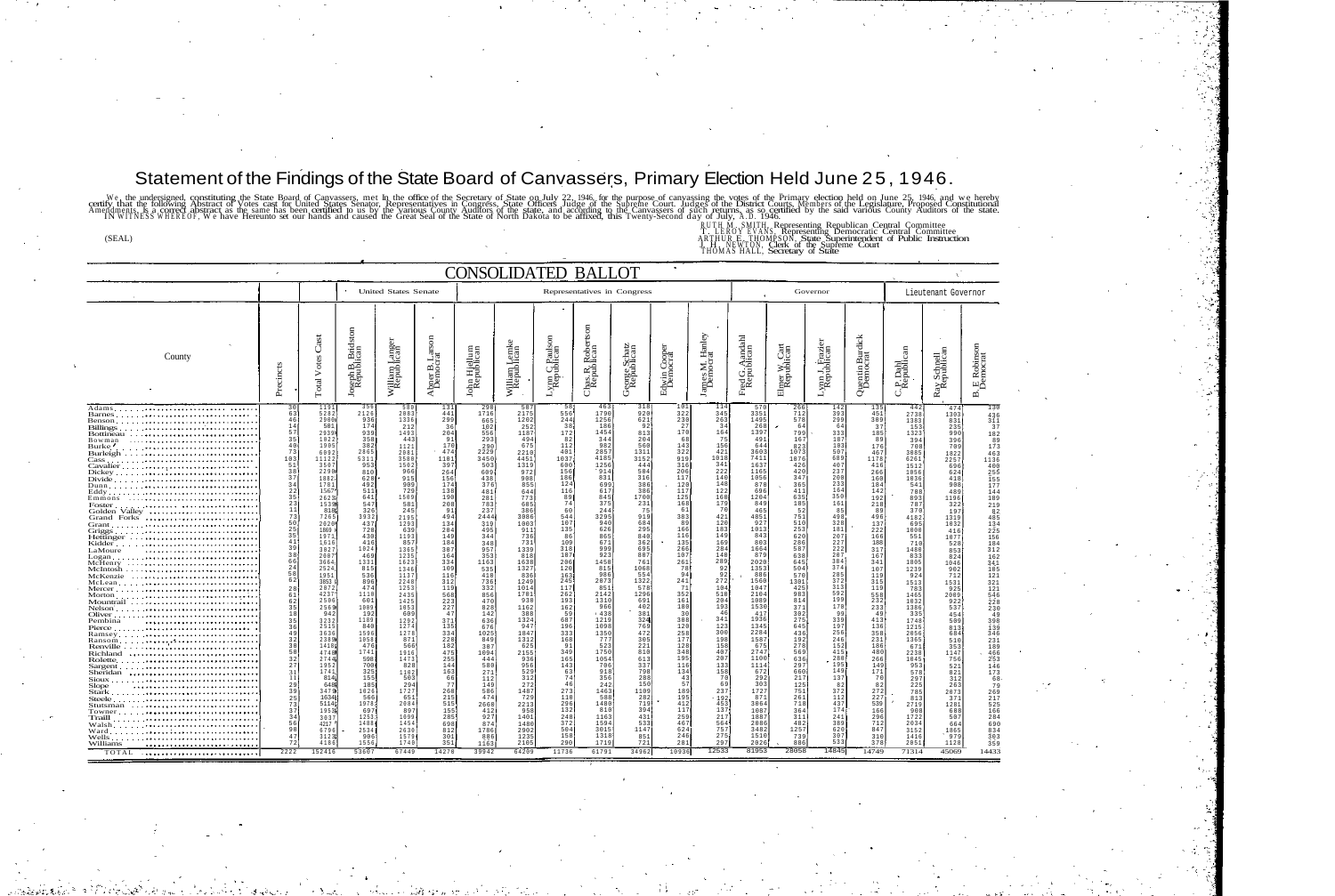|                                                                                                                                                                                                                                                                                                                                                                                                                                                                                                                                                                                                                                                                                                                                                       |                                                                                                                                                                                                                                                                                                                                                                                                                                                                                    |                                                                                                                                                                                                                                                                                                                                                                                                                                              |                                                                                                                                                                                                                                                                                                                                                                                                                                                                                                                                                                                                     |                                                                                                                                                                                                                                                                                                                                                                                                                                                                                                                                                                        |                                                                                                                                                                                                                                                                                                                                                                                                                                                                                                                                                        |                                                                                                                                                                                                                                                                                                                                                                                                                                                                                                                       |                                                                                                                                                                                                                                                                                                                                                                                                                                                                                                              | CONSOLIDATED BALLOT - (Continued)                                                                                                                                                                                                                                                                                                                                                                                                                                                                                                          |                                                                                                                                                                                                                                                                                                                                                                                                                                                                                                                                                                                                                                                                                         |                                                                                                                                                                                                                                                                                                                                                                                                                                                                                                                              |                                                                                                                                                                                                                                                                                                                                                                                                                                     |                                                                                                                                                                                                                                                                                                                                                                                                                                                                                                                                                 |                                                                                                                                                                                                                                                                                                                                                                                                                                                                                                                                                                                                                                   |                                                                                                                                                                                                                                                                                                                                                                                                                                                                                                                            |                                                                                                                                                                                                                                                                                                                                                                                                                                                                                                                |                                                                                                                                                                                                                                                                                                                                                                                                                                                                                                                                                              |                                                                                                                                                                                                                                                                                                                                                                                                                                 |                                                                                                                                                                                                                                                                                                                                                                                                                                                                                                                                                                                                                                                                              |                                                                                                                                                                                                                                                                                                                                                                                                      |                                                                                                                                                                                                                                                                                                                                                                                                                                  |                                                                                                                                                                                                                                                                                                                                                                                                                 |  |  |
|-------------------------------------------------------------------------------------------------------------------------------------------------------------------------------------------------------------------------------------------------------------------------------------------------------------------------------------------------------------------------------------------------------------------------------------------------------------------------------------------------------------------------------------------------------------------------------------------------------------------------------------------------------------------------------------------------------------------------------------------------------|------------------------------------------------------------------------------------------------------------------------------------------------------------------------------------------------------------------------------------------------------------------------------------------------------------------------------------------------------------------------------------------------------------------------------------------------------------------------------------|----------------------------------------------------------------------------------------------------------------------------------------------------------------------------------------------------------------------------------------------------------------------------------------------------------------------------------------------------------------------------------------------------------------------------------------------|-----------------------------------------------------------------------------------------------------------------------------------------------------------------------------------------------------------------------------------------------------------------------------------------------------------------------------------------------------------------------------------------------------------------------------------------------------------------------------------------------------------------------------------------------------------------------------------------------------|------------------------------------------------------------------------------------------------------------------------------------------------------------------------------------------------------------------------------------------------------------------------------------------------------------------------------------------------------------------------------------------------------------------------------------------------------------------------------------------------------------------------------------------------------------------------|--------------------------------------------------------------------------------------------------------------------------------------------------------------------------------------------------------------------------------------------------------------------------------------------------------------------------------------------------------------------------------------------------------------------------------------------------------------------------------------------------------------------------------------------------------|-----------------------------------------------------------------------------------------------------------------------------------------------------------------------------------------------------------------------------------------------------------------------------------------------------------------------------------------------------------------------------------------------------------------------------------------------------------------------------------------------------------------------|--------------------------------------------------------------------------------------------------------------------------------------------------------------------------------------------------------------------------------------------------------------------------------------------------------------------------------------------------------------------------------------------------------------------------------------------------------------------------------------------------------------|--------------------------------------------------------------------------------------------------------------------------------------------------------------------------------------------------------------------------------------------------------------------------------------------------------------------------------------------------------------------------------------------------------------------------------------------------------------------------------------------------------------------------------------------|-----------------------------------------------------------------------------------------------------------------------------------------------------------------------------------------------------------------------------------------------------------------------------------------------------------------------------------------------------------------------------------------------------------------------------------------------------------------------------------------------------------------------------------------------------------------------------------------------------------------------------------------------------------------------------------------|------------------------------------------------------------------------------------------------------------------------------------------------------------------------------------------------------------------------------------------------------------------------------------------------------------------------------------------------------------------------------------------------------------------------------------------------------------------------------------------------------------------------------|-------------------------------------------------------------------------------------------------------------------------------------------------------------------------------------------------------------------------------------------------------------------------------------------------------------------------------------------------------------------------------------------------------------------------------------|-------------------------------------------------------------------------------------------------------------------------------------------------------------------------------------------------------------------------------------------------------------------------------------------------------------------------------------------------------------------------------------------------------------------------------------------------------------------------------------------------------------------------------------------------|-----------------------------------------------------------------------------------------------------------------------------------------------------------------------------------------------------------------------------------------------------------------------------------------------------------------------------------------------------------------------------------------------------------------------------------------------------------------------------------------------------------------------------------------------------------------------------------------------------------------------------------|----------------------------------------------------------------------------------------------------------------------------------------------------------------------------------------------------------------------------------------------------------------------------------------------------------------------------------------------------------------------------------------------------------------------------------------------------------------------------------------------------------------------------|----------------------------------------------------------------------------------------------------------------------------------------------------------------------------------------------------------------------------------------------------------------------------------------------------------------------------------------------------------------------------------------------------------------------------------------------------------------------------------------------------------------|--------------------------------------------------------------------------------------------------------------------------------------------------------------------------------------------------------------------------------------------------------------------------------------------------------------------------------------------------------------------------------------------------------------------------------------------------------------------------------------------------------------------------------------------------------------|---------------------------------------------------------------------------------------------------------------------------------------------------------------------------------------------------------------------------------------------------------------------------------------------------------------------------------------------------------------------------------------------------------------------------------|------------------------------------------------------------------------------------------------------------------------------------------------------------------------------------------------------------------------------------------------------------------------------------------------------------------------------------------------------------------------------------------------------------------------------------------------------------------------------------------------------------------------------------------------------------------------------------------------------------------------------------------------------------------------------|------------------------------------------------------------------------------------------------------------------------------------------------------------------------------------------------------------------------------------------------------------------------------------------------------------------------------------------------------------------------------------------------------|----------------------------------------------------------------------------------------------------------------------------------------------------------------------------------------------------------------------------------------------------------------------------------------------------------------------------------------------------------------------------------------------------------------------------------|-----------------------------------------------------------------------------------------------------------------------------------------------------------------------------------------------------------------------------------------------------------------------------------------------------------------------------------------------------------------------------------------------------------------|--|--|
|                                                                                                                                                                                                                                                                                                                                                                                                                                                                                                                                                                                                                                                                                                                                                       |                                                                                                                                                                                                                                                                                                                                                                                                                                                                                    | Secretary of State                                                                                                                                                                                                                                                                                                                                                                                                                           |                                                                                                                                                                                                                                                                                                                                                                                                                                                                                                                                                                                                     |                                                                                                                                                                                                                                                                                                                                                                                                                                                                                                                                                                        | <b>State Auditor</b>                                                                                                                                                                                                                                                                                                                                                                                                                                                                                                                                   |                                                                                                                                                                                                                                                                                                                                                                                                                                                                                                                       |                                                                                                                                                                                                                                                                                                                                                                                                                                                                                                              | <b>State Treasurer</b>                                                                                                                                                                                                                                                                                                                                                                                                                                                                                                                     |                                                                                                                                                                                                                                                                                                                                                                                                                                                                                                                                                                                                                                                                                         |                                                                                                                                                                                                                                                                                                                                                                                                                                                                                                                              | <b>Attorney General</b>                                                                                                                                                                                                                                                                                                                                                                                                             |                                                                                                                                                                                                                                                                                                                                                                                                                                                                                                                                                 |                                                                                                                                                                                                                                                                                                                                                                                                                                                                                                                                                                                                                                   | Commissioner of Insurance                                                                                                                                                                                                                                                                                                                                                                                                                                                                                                  |                                                                                                                                                                                                                                                                                                                                                                                                                                                                                                                |                                                                                                                                                                                                                                                                                                                                                                                                                                                                                                                                                              | Commissioner of<br>Agriculture and Labor                                                                                                                                                                                                                                                                                                                                                                                        |                                                                                                                                                                                                                                                                                                                                                                                                                                                                                                                                                                                                                                                                              | Public Service Commissioner                                                                                                                                                                                                                                                                                                                                                                          |                                                                                                                                                                                                                                                                                                                                                                                                                                  |                                                                                                                                                                                                                                                                                                                                                                                                                 |  |  |
| County                                                                                                                                                                                                                                                                                                                                                                                                                                                                                                                                                                                                                                                                                                                                                | Thomas Hall<br>Republican                                                                                                                                                                                                                                                                                                                                                                                                                                                          | Gerald C.Olson<br>Republican                                                                                                                                                                                                                                                                                                                                                                                                                 | Vernon B. Hath<br>Democrat                                                                                                                                                                                                                                                                                                                                                                                                                                                                                                                                                                          | Berta E. Baker<br>Republican                                                                                                                                                                                                                                                                                                                                                                                                                                                                                                                                           | Mary S. Shinn<br>Républican                                                                                                                                                                                                                                                                                                                                                                                                                                                                                                                            | Douglas Dahlin<br>Démocrat                                                                                                                                                                                                                                                                                                                                                                                                                                                                                            | Albert Jacobson                                                                                                                                                                                                                                                                                                                                                                                                                                                                                              | H. W. Swenson<br>Republican                                                                                                                                                                                                                                                                                                                                                                                                                                                                                                                | Agnes Molzahn<br>Democrat                                                                                                                                                                                                                                                                                                                                                                                                                                                                                                                                                                                                                                                               | Ralph G. Beed<br>Republican                                                                                                                                                                                                                                                                                                                                                                                                                                                                                                  | Nels G. Johnson<br>Republican                                                                                                                                                                                                                                                                                                                                                                                                       | $\begin{array}{c} \textbf{TopLyuch} \\ \textbf{Democrat} \end{array}$                                                                                                                                                                                                                                                                                                                                                                                                                                                                           | A.J. Jensen<br>Republicar                                                                                                                                                                                                                                                                                                                                                                                                                                                                                                                                                                                                         | Otto Krueger<br>Republican                                                                                                                                                                                                                                                                                                                                                                                                                                                                                                 | Mike Purdy<br>Democrat                                                                                                                                                                                                                                                                                                                                                                                                                                                                                         | Math Dahl<br>Republican                                                                                                                                                                                                                                                                                                                                                                                                                                                                                                                                      | Ernest D. Nelsc<br>Republican                                                                                                                                                                                                                                                                                                                                                                                                   | J. Arthur Enger                                                                                                                                                                                                                                                                                                                                                                                                                                                                                                                                                                                                                                                              | Henry R. Handtmann<br>Republican                                                                                                                                                                                                                                                                                                                                                                     | Ben C. Larkin<br>Republican                                                                                                                                                                                                                                                                                                                                                                                                      | Martin A. Sta<br>Democrat                                                                                                                                                                                                                                                                                                                                                                                       |  |  |
| Adams<br>Barnes<br>Bottineau<br>Bowman<br>Burke $\ldots$<br>Burleigh<br>$\text{Qass}$<br>Cavalier<br>$Dickey$<br>Jividė<br>.<br>Dunn<br>Eddy<br>Emmons<br>Emmons<br>Foster<br>Golden Valley<br>Grand Forks<br>Grant.<br>. <b>.</b> .<br>Griggs.<br>Hettinger<br>Kidder<br>LaMoure<br>Logan<br>McHenry<br>McIntosh<br>.<br>4cKenzie<br>McLean<br>Mercer<br>Morton<br>Mountrail<br>Nelson $\dots$<br>Oliver $\cdots$<br>Pembina<br>Pierce<br>Ramsey<br>Ransom<br>Renville $\ldots$<br>Richland<br>Rolette $\ldots$<br>Sargent<br>Sheridan<br>$\text{S}$ joux $\cdots$<br>$\text{Slope}$<br>Stark<br>Steele<br>Stutsman <i></i><br>owner<br>$\sim$<br>Walsh $\cdots$<br>$W$ ard $\ldots$ $\ldots$ $\ldots$ $\ldots$<br>. <b>.</b><br>Williams<br>$TOTAL$ | 484<br>$\begin{bmatrix} 2657 \\ 1272 \end{bmatrix}$<br>228<br>$\begin{array}{c} 1186 \\ 503 \end{array}$<br>638<br>3334<br>6129<br>1341<br>1015<br>891<br>811<br>640<br>1161<br>747<br>391<br>3773<br>871<br>92<br>829<br>775<br>1464<br>864<br>1642<br>1348<br>829<br>1390<br>996<br>1959<br>906<br>1219<br>398<br>1626<br>1148<br>1812<br>1299<br>635<br>1603<br>981.<br>848<br>620<br>332<br>300<br>1635<br>743<br>2782<br>889<br>1405<br>1751<br>3008<br>1351<br>1853<br>70240 | 406<br>1372<br>957<br>145<br>$\begin{array}{r} 1128 \\ 281 \\ 770 \end{array}$<br>1595<br>2316<br>881<br>695<br>553<br>560<br>$\frac{559}{891}$<br>364<br>145<br>1674<br>821<br>416<br>735<br>476<br>830<br>789<br>1217<br>801<br>753<br>1632<br>691<br>1398<br>1019<br>652<br>399<br>633<br>898<br>874<br>542<br>348<br>1918<br>826<br>641<br>799<br>279<br>171<br>987<br>431<br>1195<br>599<br>870<br>928<br>1890<br>1042<br>1272<br>45064 | $\begin{array}{c} 130 \\ 427 \end{array}$<br>298<br>38<br>$\begin{array}{r} 194 \\ 86 \end{array}$<br>166<br>446<br>$\begin{array}{r} 1107 \\ 386 \\ 254 \end{array}$<br>155<br>$173$<br>$132$<br>$183$<br>206<br>، و<br>473<br>127<br>216<br>152<br>181<br>308<br>159<br>330<br>106<br>$\frac{118}{302}$<br>$\begin{array}{c} 114 \\ 527 \\ 227 \\ 227 \\ 46 \end{array}$<br>387<br>135<br>334<br>229<br>$\frac{185}{447}$<br>245<br>137<br>$\begin{bmatrix} 168 \\ 70 \\ 78 \end{bmatrix}$<br>260<br>218<br>510<br>$\begin{array}{c} 159 \\ 267 \end{array}$<br>671<br>809<br>300<br>343<br>14040 | 691<br>2815<br>$\begin{array}{r} 1677 \\ 254 \\ 1750 \\ 581 \end{array}$<br>1166<br>2807<br>4914<br>$1776$<br>$1220$<br>$\begin{array}{c} 1\,1\,5\,2 \\ 1\,0\,5\,1 \end{array}$<br>821<br>1681<br>724<br>347<br>3373<br>1364<br>953<br>1264<br>.904<br>1515<br>1294<br>1354<br>1517<br>1342<br>2371<br>1345<br>2549<br>1567<br>1300<br>643<br>1649<br>1527<br>1878<br>1162<br>684<br>2385<br>1432<br>1062<br>$\begin{bmatrix} 1 & 1 & 7 & 2 \\ 4 & 8 & 4 \\ 3 & 7 & 6 \end{bmatrix}$<br>2029.<br>.819<br>2560<br>1117<br>1530<br>1961<br>3288<br>1747<br>2176<br>81120 | $\begin{array}{r} 248 \\ 1433 \\ 642 \end{array}$<br>$\frac{137}{696}$<br>235<br>329<br>2244<br>$\begin{array}{r} 3822 \\ 608 \end{array}$<br>549<br>403<br>3901<br>423<br>464<br>429<br>242<br>2390<br>382<br>462<br>364<br>384<br>889<br>409<br>1672<br>671<br>364<br>807<br>$\begin{bmatrix} 3 & 8 & 6 \\ 9 & 7 & 5 \end{bmatrix}$<br>476<br>712<br>180<br>$755$<br>$590$<br>995<br>786<br>410<br>1167<br>468<br>496<br>276<br>149<br>123<br>$\begin{array}{c} 751 \\ 393 \end{array}$<br>1515<br>451<br>812<br>857<br>1927<br>731<br>1148<br>39617 | $\begin{array}{c} 1 \ 3 \ 0 \\ 4 \ 2 \ 9 \\ 2 \ 9 \ 8 \end{array}$<br>37 <sup>1</sup><br>195<br>8<br>168<br>445<br>$\begin{array}{c} 1092 \\ 376 \end{array}$<br>254<br>155<br>176<br>137<br>184<br>212<br>82<br>476<br>129<br>152<br>184<br>305<br>166<br>323<br>106<br>115<br>312<br>115<br>534<br>$\begin{bmatrix} 2 & 2 & 4 \\ 2 & 2 & 9 \end{bmatrix}$<br>46<br>396<br>132<br>341<br>226<br>185<br>464<br>247<br>141<br>1731<br>68<br>80<br>261<br>220<br>509<br>161<br>275<br>674<br>815<br>308<br>353<br>14121 | 489<br>$1697$<br>$1153$<br>143<br>1291<br>354<br>1047<br>1476<br>3134<br>1035<br>$\begin{array}{r} 1\ 0\ 1\ 6 \\ 8\ 8\ 2 \end{array}$<br>$\frac{523}{560}$<br>$\begin{array}{r} 1137 \\ 401 \\ 214 \\ 1946 \end{array}$<br>1165<br>532]<br>995<br>609<br>1170<br>888<br>1456<br>1157<br>999<br>1758<br>867<br>1826<br>$\frac{1204}{721}$<br>480<br>743<br>1141<br>730<br>790<br>445<br>1295<br>1207<br>756<br>890<br>417<br>260<br>977<br>554<br>1611<br>719<br>729<br>1176<br>2666<br>1291<br>1615<br>54387 | 375<br>$2063$<br>$1009$<br>211<br>878<br>390<br>426<br>$\begin{array}{c} 3\ 2\ 9\ 7 \\ 4\ 8\ 5\ 0 \end{array}$<br>1099<br>614<br>504<br>$\begin{bmatrix} 8 & 0 & 8 \\ 5 & 8 & 8 \end{bmatrix}$<br>826<br>661<br>$\begin{array}{c} 289 \\ 3191 \end{array}$<br>508<br>743<br>539<br>581<br>1055<br>749<br>1279<br>945<br>534<br>1195<br>745<br>1406<br>671<br>1135<br>273<br>1416<br>820<br>2050<br>980<br>519<br>1950<br>560<br>632<br>$490$<br>$174$<br>201<br>1580<br>584<br>2096<br>706<br>1403<br>1354<br>2073<br>977<br>1414<br>56416 | $\begin{array}{r} 128 \\ 424 \\ 296 \\ 36 \\ 36 \\ 188 \end{array}$<br>86<br>$\begin{array}{r} 161 \\ 447 \\ 1072 \\ 372 \end{array}$<br>$\begin{bmatrix} 2 & 5 & 3 \\ 1 & 5 & 5 \\ 1 & 6 & 6 \\ 1 & 3 & 7 \\ 1 & 8 & 4 \\ \end{bmatrix}$<br>210<br>$\begin{smallmatrix} 4 & 6 & 4 \\ 1 & 2 & 4 \end{smallmatrix}$<br>216<br>147<br>$\begin{array}{c} 131 \\ 305 \\ 157 \\ 315 \\ 106 \end{array}$<br>$\frac{115}{296}$<br>112<br>519<br>$\begin{array}{c} 224 \\ 224 \\ 46 \end{array}$<br>382<br>133<br>338<br>223<br>188<br>455<br>243<br>$\begin{bmatrix} 1 & 3 & 8 \\ 1 & 7 & 0 \end{bmatrix}$<br>68<br>81<br>261<br>220<br>507<br>161<br>274<br>654<br>806<br>299<br>339<br>13881 | 429<br>$\begin{array}{r} 1235 \\ 797 \\ 133 \\ 969 \end{array}$<br>333<br>698<br>$\begin{array}{c} 1831 \\ 2629 \\ 851 \end{array}$<br>735<br>$\begin{array}{r} 733 \\ 437 \\ 564 \\ 516 \\ 956 \\ 342 \\ 123 \\ 1581 \\ 1430 \end{array}$<br>410<br>1063<br>471<br>851<br>$786$<br>$664$<br>$882$<br>788<br>1591<br>734<br>1771<br>931<br>$496$<br>$421$<br>$648$<br>$700$<br>$733$<br>444<br>337<br>$1183$<br>924<br>528<br>840<br>493<br>181<br>1421<br>356<br>1303<br>572<br>531<br>696<br>1804<br>1042<br>1187<br>44398 | $-464$<br>2647<br>1399<br>234<br>1302<br>418<br>683<br>3017<br>$5565$<br>$1278$<br>891<br>909<br>784<br>647<br>1003<br>734<br>403<br>3664<br>290<br>886<br>$-506$<br>731<br>1356<br>827<br>2368<br>1218<br>762<br>1409<br>921<br>1549<br>957<br>1419<br>357<br>1566<br>1395<br>1894<br>1328<br>646<br>1956<br>894<br>889<br>557<br>124<br>279<br>$\frac{1188}{786}$<br>2516<br>865<br>1676<br>1941<br>3068<br>1290<br>1928<br>68384 | $\begin{array}{c} 132 \\ 438 \\ 301 \end{array}$<br>38<br>193<br>86<br>$\frac{169}{456}$<br>$\begin{bmatrix} 1 & 1 & 0 & 2 \\ 3 & 9 & 4 \end{bmatrix}$<br>261<br>161<br>179<br>136<br>186<br>209<br>84<br>490<br>$\begin{array}{c} 130 \\ 220 \end{array}$<br>15C<br>184<br>332<br>162<br>336<br>103<br>120<br>308<br>125<br>567<br>227<br>226<br>48<br>394<br>133<br>347<br>231<br>188<br>456<br>2481<br>$147$<br>$172$<br>64<br>74.<br>266<br>$\begin{array}{c} 222 \\ 523 \end{array}$<br>157<br>277'<br>662<br>. 811<br>306<br>345<br>14276 | $447$<br>1575<br>1089<br>$\begin{array}{c} 1\ 6\ 4 \\ 1\ 1\ 5\ 4 \\ 3\ 5\ 5 \end{array}$<br>819<br>1577<br>3001<br>$1006$<br>865<br>$666$<br>$611$<br>$526$<br>$\begin{array}{r} 1\ 0\ 4\ 0 \\ 3\ 7\ 3 \\ 1\ 4\ 3 \end{array}$<br>1988<br>857<br>545<br>796<br>540<br>762<br>735<br>$1048$<br>699<br>857<br>1729<br>664<br>1752<br>$\frac{1076}{765}$<br>$\begin{matrix} 4 & 5 & 1 \\ 8 & 7 & 0 \end{matrix}$<br>1010<br>1054<br>567<br>428<br>$\begin{array}{r} 1279 \\ 984 \\ 581 \\ 759 \end{array}$<br>$\begin{array}{c} 341 \\ 221 \end{array}$<br>1058<br>517<br>1849<br>635<br>812<br>1204<br>2066<br>736<br>1404<br>49050 | $\begin{array}{c} 417 \\ 2282 \end{array}$<br>1061<br>$\begin{smallmatrix} 2 & 0 & 0 \\ 1 & 0 & 5 & 0 \end{smallmatrix}$<br>$403$<br>523<br>3245<br>5211<br>5211<br>1129<br>792<br>735<br>735<br>$658$ $946$ $714$ $375$ $3280$<br>$\frac{821}{744}$<br>$732$<br>694<br>1487<br>914<br>1755<br>1427<br>637<br>1244<br>1006<br>1598<br>774<br>1072<br>320<br>1330<br>961<br>1565<br>1223<br>547<br>2000<br>$711$<br>826<br>645<br>248<br>243<br>1497<br>620<br>2130<br>790<br>1309<br>1377<br>2726<br>1750<br>1652<br>63131 | $\begin{array}{r} 127 \\ 421 \\ 297 \end{array}$<br>$\begin{smallmatrix} 4 & 0 \\ 1 & 8 & 3 \\ 8 & 6 \end{smallmatrix}$<br>161<br>445<br>$\begin{array}{r} 1073 \\ 376 \end{array}$<br>249<br>150<br>175<br>138<br>183<br>206<br>79<br>465<br>129<br>215<br>154<br>184<br>303<br>161<br>321<br>106<br>114<br>300<br>$111$<br>521<br>217<br>220<br>45<br>386<br>133<br>348<br>224<br>186<br>441<br>247<br>135<br>172<br>$\frac{69}{76}$<br>259<br>217<br>514<br>157<br>274<br>649<br>823<br>291<br>342<br>13898 | $\begin{array}{c} 627 \\ 2564 \end{array}$<br>1600<br>$\frac{208}{1680}$<br>536<br>1104<br>$\begin{array}{r} 1101 \\ 3059 \\ 5015 \\ 1571 \\ 1144 \\ 1054 \end{array}$<br>991<br>826<br>1618<br>679<br>131<br>3270<br>1323<br>86<br>1208<br>869<br>1476<br>1272<br>1946<br>1383<br>1268<br>2326<br>1276<br>2441<br>1506<br>1127<br>61<br>1437<br>$1458_1$<br>1626<br>1130<br>633<br>2198<br>1290<br>987<br>$\begin{bmatrix} 1 & 1 & 2 & 6 \\ 4 & 7 & 4 \end{bmatrix}$<br>352<br>1875<br>776<br>2356<br>1008<br>1359<br>1754<br>327'<br>1654<br>2188<br>77540 | 268<br>1396<br>626<br>$\begin{array}{c} 171 \\ 629 \\ 245 \end{array}$<br>301<br>1870<br>3315<br>636<br>531<br>395<br>379<br>350<br>526<br>406<br>467<br>2104<br>372<br>472<br>359<br>369<br>802<br>379<br>941<br>757<br>351<br>721<br>409<br>928<br>440<br>778<br>168<br>795<br>555<br>1019<br>713<br>378<br>1141<br>472<br>465<br>295<br>139<br>147<br>748<br>395<br>1526<br>444<br>849<br>909<br>1634<br>732<br>994<br>37211 | $\frac{126}{420}$<br>298<br>$36^{3}$<br>$187$<br>86<br>168<br>454<br>1106<br>$\begin{array}{c} 3\,7\,5 \\ 2\,5\,4 \\ 1\,5\,4 \\ \end{array}$<br>175<br>$\begin{bmatrix} 1 & 3 & 2 \\ 1 & 8 & 3 \\ 2 & 0 & 9 \end{bmatrix}$<br>79<br>$\begin{smallmatrix}4&7&5\\1&2&7\end{smallmatrix}$<br>218<br>153<br>$\frac{184}{307}$<br>$\begin{smallmatrix}1 & 5 & 9\\3 & 2 & 4\end{smallmatrix}$<br>107<br>119<br>293<br>114<br>528<br>$216$<br>$223$<br>47<br>383<br>$\begin{array}{c} 134 \\ 342 \\ 225 \\ 184 \end{array}$<br>447<br>$\begin{array}{c} 242 \\ 140 \\ 173 \end{array}$<br>$-63$<br>76<br>256<br>$217$<br>$514$<br>$157$<br>279<br>658<br>804<br>302<br>342<br>13976 | -27'<br>1376<br>555<br>128<br>571<br>268<br>287<br>2213<br>3357<br>584<br>583<br>394<br>464<br>343<br>665<br>398<br>250<br>1969<br>690<br>419<br>518<br>432<br>951<br>.519<br>923<br>931<br>344<br>766<br>685<br>1974<br>447<br>738<br>277<br>752<br>630<br>983<br>737<br>313<br>1216<br>451<br>483<br>317<br>230<br>134<br>1101<br>379.<br>1440<br>428<br>815<br>880<br>1411<br>765<br>964<br>39725 | 583<br>2349<br>1558<br>$214$<br>$1594$<br>489<br>1051<br>2628<br>4528<br>1478<br>1027<br>960<br>858<br>$825$<br>$1298$<br>669<br>246<br>3101<br>984<br>832<br>993<br>770<br>1164<br>1078<br>1746<br>1149<br>1141<br>2154<br>945<br>1532<br>1398<br>1055<br>475<br>1383<br>1256<br>1531<br>972<br>640<br>1882<br>1220<br>893<br>1076<br>373<br>319<br>1471<br>740<br>2312<br>930<br>1248<br>1590<br>3315<br>1543<br>2079<br>69645 | 124<br>419<br>289<br>37<br>190<br>93<br>166<br>449<br>1085<br>364<br>253<br>153<br>175<br>$\frac{133}{185}$<br>$\frac{185}{204}$<br>77<br>$\frac{467}{127}$<br>212<br>161<br>182<br>303<br>146<br>318<br>103<br>125<br>292<br>114<br>528<br>223<br>226<br>46<br>394<br>131<br>336<br>228<br>188<br>453<br>241<br>140<br>173<br>70<br>79<br>266<br>213<br>500<br>160<br>271<br>653<br>793<br>297<br>341<br>13896 |  |  |
|                                                                                                                                                                                                                                                                                                                                                                                                                                                                                                                                                                                                                                                                                                                                                       |                                                                                                                                                                                                                                                                                                                                                                                                                                                                                    |                                                                                                                                                                                                                                                                                                                                                                                                                                              |                                                                                                                                                                                                                                                                                                                                                                                                                                                                                                                                                                                                     |                                                                                                                                                                                                                                                                                                                                                                                                                                                                                                                                                                        |                                                                                                                                                                                                                                                                                                                                                                                                                                                                                                                                                        |                                                                                                                                                                                                                                                                                                                                                                                                                                                                                                                       |                                                                                                                                                                                                                                                                                                                                                                                                                                                                                                              |                                                                                                                                                                                                                                                                                                                                                                                                                                                                                                                                            |                                                                                                                                                                                                                                                                                                                                                                                                                                                                                                                                                                                                                                                                                         |                                                                                                                                                                                                                                                                                                                                                                                                                                                                                                                              |                                                                                                                                                                                                                                                                                                                                                                                                                                     |                                                                                                                                                                                                                                                                                                                                                                                                                                                                                                                                                 |                                                                                                                                                                                                                                                                                                                                                                                                                                                                                                                                                                                                                                   |                                                                                                                                                                                                                                                                                                                                                                                                                                                                                                                            |                                                                                                                                                                                                                                                                                                                                                                                                                                                                                                                |                                                                                                                                                                                                                                                                                                                                                                                                                                                                                                                                                              |                                                                                                                                                                                                                                                                                                                                                                                                                                 |                                                                                                                                                                                                                                                                                                                                                                                                                                                                                                                                                                                                                                                                              |                                                                                                                                                                                                                                                                                                                                                                                                      |                                                                                                                                                                                                                                                                                                                                                                                                                                  |                                                                                                                                                                                                                                                                                                                                                                                                                 |  |  |